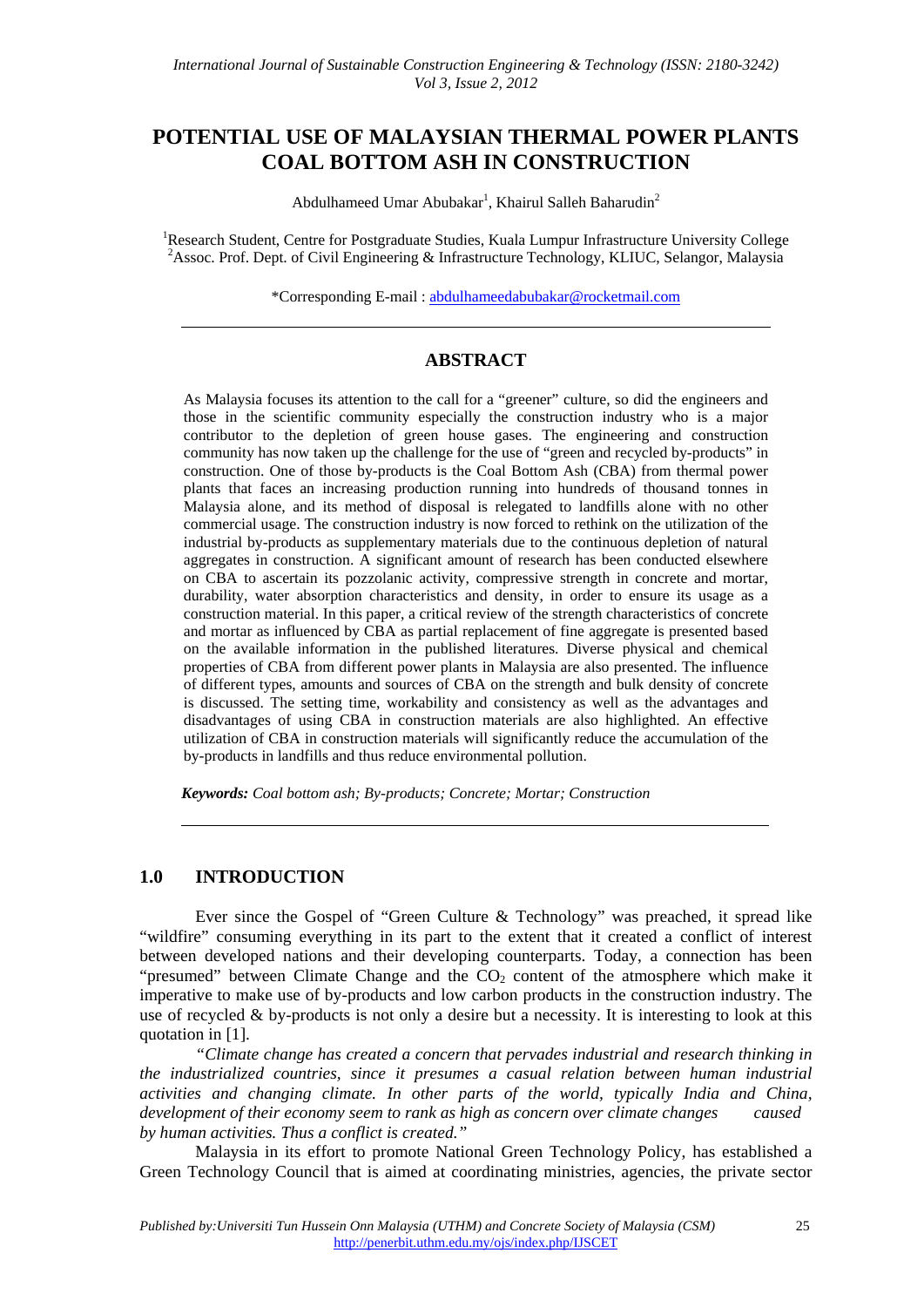and key stakeholders to lead to the implementation of the Green Technology Roadmap headed by the Prime Minister himself. In his budget speech of 2010, Prime Minister Najib Tun Abdul Razak announced measures to promote the use of environmentally friendly technology and resources in construction, including the establishment of a RM 1.5bn (\$440m) fund for soft loans to companies that use and supply green technology. Thus, Malaysia is set to become the largest green construction sector in the South-east Asian region [2].

The above mentioned initiatives are as a result of the rising demand for energy from the economy and the call for a clean technology. In the electricity industry, Gas remains the main fuel source for the generation industry, but Coal is gaining favour. Gas-fired power plants make up almost 64% of all installed generating capacity; however, coal is growing in the generation fuel mix, rising from 11% in 2002, 26.7% in 2006 & 31% in 2008. The commissioning of two coal fired-power plants in 2009 means that coal use will continue to gain popularity [2]. The energy supplier has argued that coal is the only viable fuel option in terms of cost and supply. It is projected that the installed capacity on the coal power plants in the year 2010 will be 7,200MW (about 40% of the total) requiring about 22.5 million tonnes of coal, that is for 8,200MW capacities [3].

## **2.0 PRODUCTION OF COAL BOTTOM ASH**

When pulverized coal is burned in a dry bottom boiler, about 80 to 90% of the unburned material or ash is entrained in the flue gas and is captured and recovered as Fly ash. The remaining 10 - 20% of the ash is dry Bottom ash, a dark grey, granular, porous, predominantly sand size material that is collected in water-filled hoppers at the bottom of the furnace. In wet bottom boilers, bottom ash is kept in a molten state and collected when it flows into the ash hopper below. The water in the hopper immediately fractures the molten material into crystallized pellets. In this case, the bottom ash is referred to as Boiler Slag (also known as "black beauty") a hard, black, glassy material. The remaining combustion products exit along with the flue gases, the figure below shows the combustion of coal to generate bottom ash in a thermal power plant.



**Figure 1:** Typical thermal power plant & resulting waste generated Source: NETL, 2006

The resulting coal ash generated is deposited either in a dry landfill over a vast area of land which is not possible in urban areas or deposited in an ash pond which also has its shortcomings. In Sejingkat Coal Fired Power Station, Kuching Sarawak, fly ash and bottom ash are deposited off into an  $81,000$ m<sup>2</sup> area, 2.4m deep ash pond situated besides the power station. In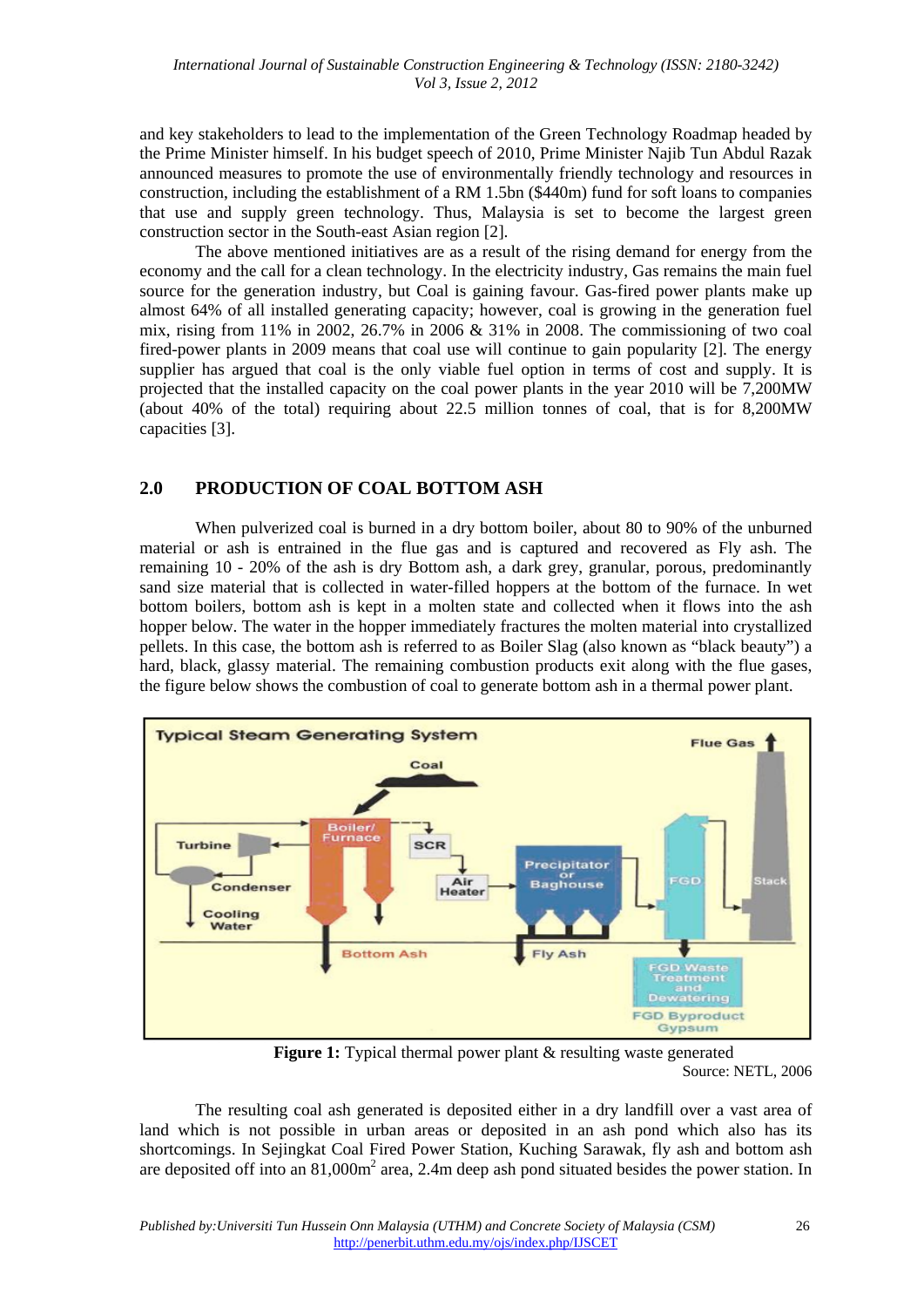fact, currently, there are two ash ponds with one of them fully utilized [4]. Tanjung Bin power station produce 180 tonnes per day of bottom ash and 1,620 tonnes per day of fly ash from 18,000 tonnes per day of coal burning alone [5]. The disposal of coal ash has reached an alarming proportion such that its use in construction is a necessity than a desire and if applied on a large scale, would revolutionize the construction industry, by economizing the construction cost and decreasing the ash content.

A report by American Coal Ash Association in 2008 presented in table 1 below showed that the utilization of coal bottom ash has been largely in the area of structural fill & embankment application. There is a relatively low application as blended cement due to its larger size particles  $\&$  low pozzolanic properties until it has been ground to finer size particles [6] "... the compressive strength of mortar containing bottom ash at an early age depends on its fineness since the chemical composition of original & ground bottom ash are almost the same". Road base in pavement engineering, concrete, grout  $\&$  aggregate has been the areas with the wider application.

| <b>Application</b>                      | Bottom ash (tonnes) |
|-----------------------------------------|---------------------|
| Concrete / concrete prod. /grout        | 720,948             |
| Blended cement / raw feeder for clinker | 610,194             |
| Structural fill / embankment            | 2, 996, 388         |
| Road bases / sub-bases                  | 767, 013            |
| Aggregate                               | 727,048             |

**Table 1:** Utilization of bottom ash in tones

Source: ACAA,2008

The methods of disposal have its disadvantages in the sense that when the pond or landfill site is not lined with concrete, heavy metals tends to leach into natural ground water and cause contamination. Recently, the disposal in an ash pond has come under heavy criticism with the 2008 collapse of one of the retaining walls at the Tennessee Valley Authority's Kingston power plant that released over a billion gallons of water & coal combustion ash slurry.

Results reported in literature are encouraging concerning the use of bottom ash as a partial or total fine aggregate replacement for natural sand [7]. It should also be noted that CBA is a highly porous material; therefore water absorption will have effect on the workability of the concrete. This paper intends to present discussion on the literature studies done on using CBA as a replacement for natural sand in concrete and mortar.

## **3.0 CHARACTERIZATION OF COAL BOTTOM ASH FROM DIFFERENT POWER PLANTS IN MALAYSIA**

## **3.1 PHYSICAL PROPERTIES**

Laboratory investigations carried out by [8] showed that bottom ashes have angular particles with a very porous surface texture. It sizes ranges from gravel to fine sand with very low percentages of silt-clay sized particles. Bottom ash is sand sized, usually 50-90% passing a 4.75mm (No. 4) sieve. It also has 10 - 60% passing a 0.42mm (No. 40) sieve, 0 - 10% passing a 0.075mm (No. 200) sieve, and a top size usually above 19mm. For categorization given in BS 882: 1992 based on percentage passing the 600µm sieve, between 55% to 100% would defined it as fine sand. The grading requirements for fine aggregates has been described into four zones in BS 882: 1973 and it was done based on the percentage passing the 600µm (No. 30 ASTM) sieve. The main reason for this is that large number of natural sands divides them at just that size, the grading above and below being approximately uniform [9]. Figure 2, shows a sample of coal bottom ash collected from a power plant.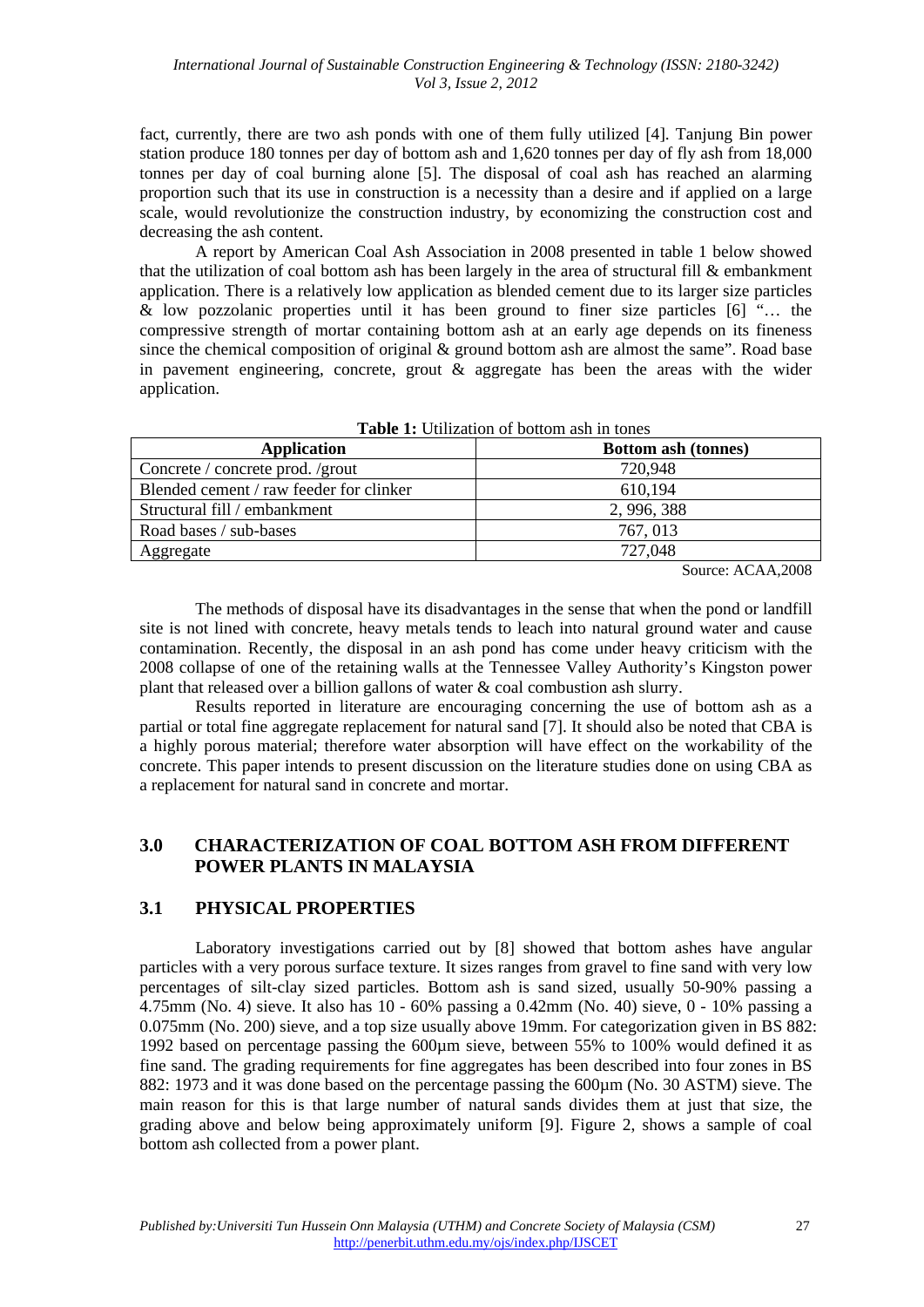

**Figure 2:** Bottom ash (University of Kentucky, 2006)

From the study of [10] Wash Bottom Ash has percentage passing 600um of 58.99%, therefore is considered as fine sand. The calculated fineness modulus of bottom ash is 3.65 which is more than 3.5 and is considered to be very coarse. It was reported by [11] when they performed sieve analysis on three different power plants bottom ash in West Virginia that the percentage passing the No. 4 (4.75mm) ASTM sieve size ranges from 90% - 52% which is in accordance with BS 882: 1992.

|                                     | <b>Bottom Ash</b>  |                      |                        |
|-------------------------------------|--------------------|----------------------|------------------------|
| <b>Sieve Size</b>                   | <b>Glasgow, WV</b> | <b>New Haven, WV</b> | <b>Moundsville, WV</b> |
| $38 \text{ mm } (1-1/2 \text{ in})$ | 100                | 99                   | 100                    |
| $19 \text{ mm} (3/4 \text{ in})$    | 100                | 95                   | 100                    |
| $9.5$ mm $(3/8$ in)                 | 100                | 87                   | 73                     |
| $4.75$ mm (No. 4)                   | 90                 | 77                   | 52                     |
| $2.36$ mm (No. 8)                   | 80                 | 57                   | 32                     |
| $1.18$ mm (No. 16)                  | 72                 | 42                   | 17                     |
| $0.60$ mm (No. 30)                  | 65                 | 29                   | 10                     |
| $0.30$ mm (No. 50)                  | 56                 | 19                   | 5                      |
| $0.15$ mm (No. 100)                 | 35                 | 15                   | 2                      |
| $0.075$ mm (No. 200)                | 9                  | 4                    |                        |

**Table 2:** Grain size analysis from different power plants

Source: Moulton & Lyle, 1973

Result of Sieve analysis by [8] showed that bottom ashes have angular particles with a very porous surface texture. It sizes ranges from gravel to fine sand with very low percentages of silt-clay sized particles. The ash is usually a well-graded material, although variation in particle size distribution may be encountered in ash samples taken from the same power plant at different times.

The figure (3) below is a plot of the grading analysis of three different power plants in Malaysia by [12]. Result from Tanjung Bin showed that it is distributed from fine gravel to fine sand, while Kapar and Manjung has a distribution from coarse-medium sand to fine sand, and majority of the sizes ranges between 10mm – 0.075mm. The work of [5] when they performed a sieve analysis on two bottom ash specimens, reported that the specimens were quite similar and exhibit well graded distribution. Their sizes ranging from fine gravel to fine sand sizes and the majority sizes occurred in a range between 20mm and 0.075mm.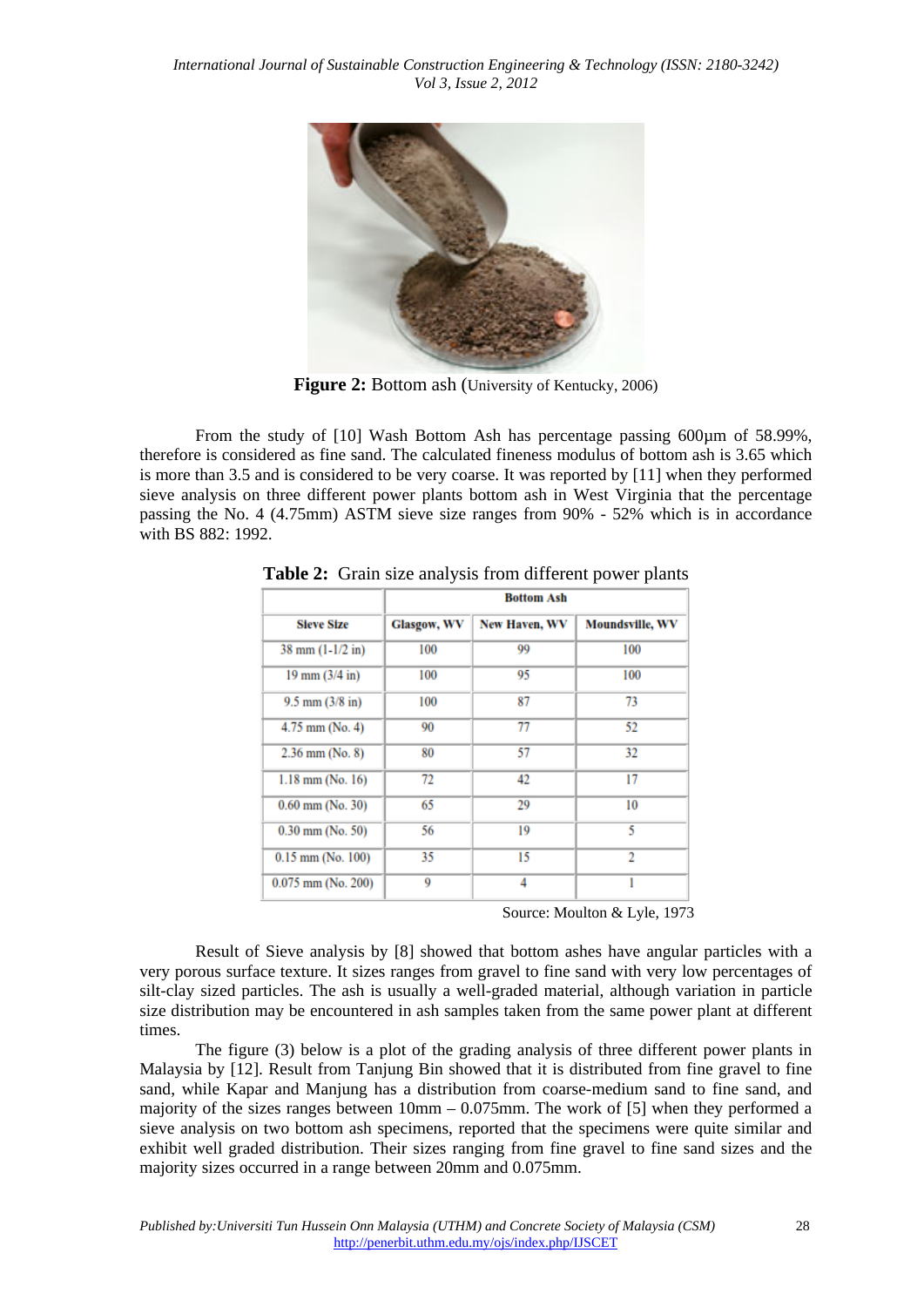

**Figure 3:** Sieve analysis of Malaysian power plants CBA Source: Abdul Talib, 2010

Specific gravity of bottom ash is a function of chemical composition, with higher carbon content resulting in lower specific gravity. Coal Bottom ash with a low specific gravity, has a porous or vesicular texture, a characteristics of popcorn particles that readily degrade under loading or compaction [13]. Bottom ash with a porous or hollow ash may present a specific gravity as low as or even lower than 1.6 [14]. The range of the specific gravity of this bottom ash might be different depending on coal type, origin, size, handling, processing technique, boiler size, disposal and storage methods or other criteria [15]. All these factors mentioned have a commanding influence on the specific gravity property of bottom ash, as reported by [16], when they investigated the physical properties of bottom ash specimen taken from different disposal points in a disposal pond. "There is a difference of Gs between the sample taken from nearest to slurry disposal point and one taken farther away".

Kapar bottom ash seems to display lower specific gravity of 2.01 [12]. The lower specific gravity of the bottom ash is due to its chemical composition which is low in Iron oxide content and display of vesicular texture. The specific gravity value is directly proportional to iron content but for lime content greater than 15%, the value is more irrespective of the iron content [17]. Another factor that has an influence on specific gravity is the state of the material, the specific gravity of a dry bottom ash ranges from 2.0-2.6 with an average of 2.35 while wet bottom ash ranges from 2.6-2.9 with an average of 2.75 [14].

## **3.2 CHEMICAL PROPERTIES**

The chemical analysis of CBA either using X-ray energy dispersive spectrometry (EDS) or X-ray fluorescence (XRF) will reveal that the main chemical compounds include Silicates (SiO<sub>3</sub>), Aluminates (Al<sub>2</sub>O<sub>3</sub>) & Iron oxide (Fe<sub>2</sub>O<sub>3</sub>) with a host of other compounds in smaller percentages. The results of chemical composition analysis conducted on three thermal power stations bottom ash in Malaysia namely Kapar thermal power station in Selangor, Jimah Power plant in Negeri Sembilan and Tanjung Bin in Johor is presented in table 3 from independent researches.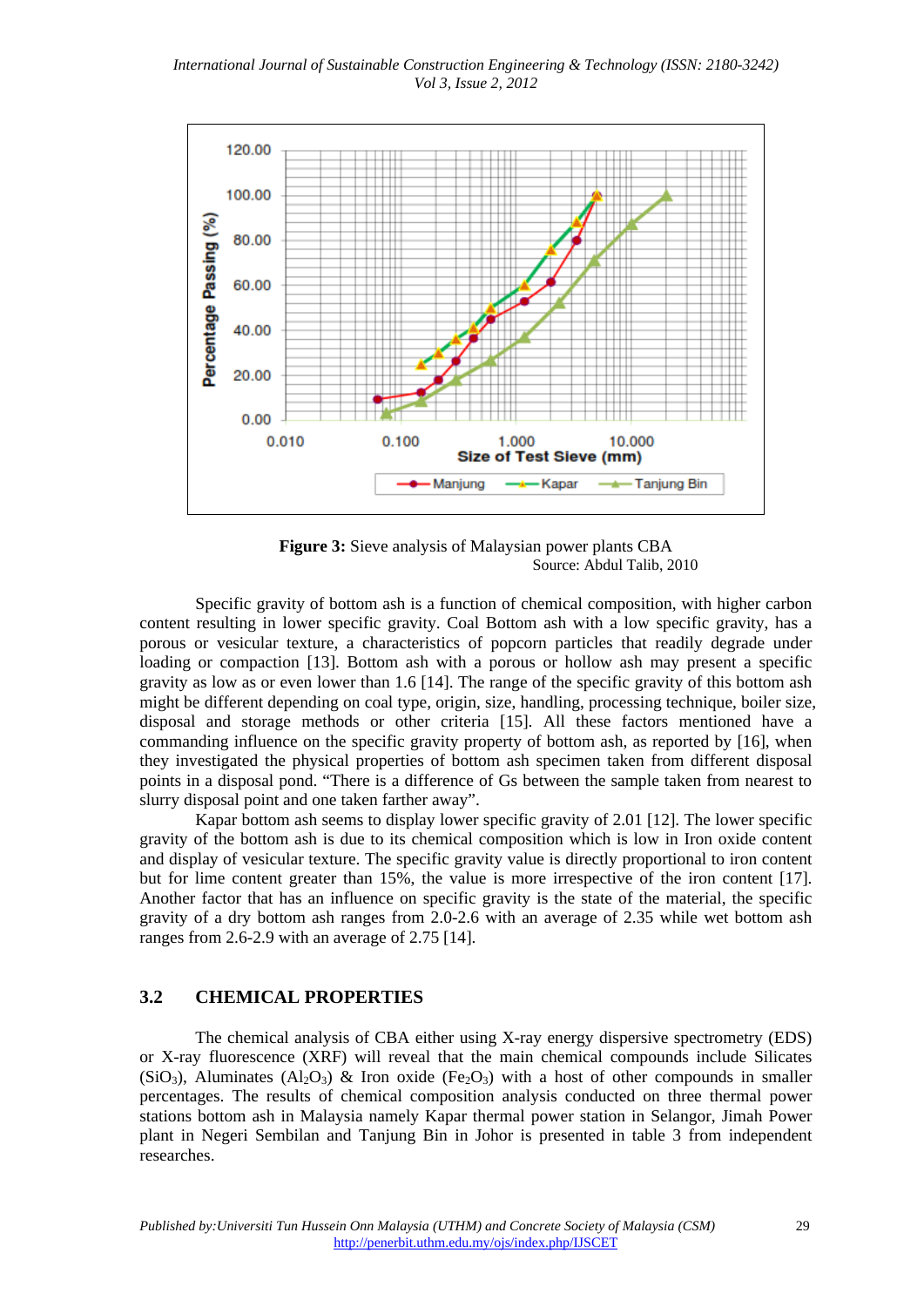|                                | Bottom ash percentages             |       |                    |  |
|--------------------------------|------------------------------------|-------|--------------------|--|
|                                | Muhardi et al.,<br>Fawzan $(2010)$ |       | Naganathan et al., |  |
|                                | (2010)                             |       | (2012)             |  |
| Chemical contents              | Tanjung Bin<br>Jimah Power         |       | Kapar power Plant  |  |
|                                | Power Plant                        | Plant |                    |  |
| SiO <sub>2</sub>               | 42.7                               | 49.4  | 9.78               |  |
| $Al_2O_3$                      | 23.0                               | 22.3  | 20.75              |  |
| Fe <sub>2</sub> O <sub>3</sub> | 17.0                               | 13.7  | 37.1               |  |
| CaO                            | 9.80                               | 9.0   | 11.1               |  |
| $K_2O$                         | 0.96                               | 1.00  |                    |  |
| TiO <sub>2</sub>               | 1.64                               | 2.2   |                    |  |
| MgO                            | 1.54                               | 0.87  | 3.2                |  |
| $P_2O_5$                       | 1.04                               | 0.65  |                    |  |
| Na <sub>2</sub> O              | 0.29                               | 0.13  |                    |  |
| SO <sub>3</sub>                | 1.22                               | 0.68  |                    |  |
| BaO                            | 0.19                               |       |                    |  |
| MnO                            |                                    | 0.08  |                    |  |
| ZnO                            |                                    |       | 1.8                |  |

**Table 3:** Chemical analysis results from different power plants in Malaysia.

The major components of the three thermal power plants in Malaysia studied by [5, 18, and 19] were Silica, Alumina & Iron oxide with percentage compositions of 9.78 - 49.4%, 20.75 - 23% & 17 - 37.1% respectively. The bottom ash used by [5,18] is a Class F because the sum of  $SiO_2 + Al_2O_3 + Fe_2O_3$  exceeds 70% and according to ASTM C618 this can be attributed to the use of Bituminous or Anthracite Coal which produce low calcium content. The bottom ash studied by [19] is a Class C because the sum is less than 70% but greater than 50%. Class C is generated from the combustion of Lignite or Sub-bituminous coal with a high calcium content. Smaller percentages of potassium, magnesium & sodium are also present in Malaysian power plant bottom ash with traces of barium, manganese  $\&$  zinc. The  $SO_3$  content for the both Class F bottom ash of [5, 18] were 1.22% & 0.68% both of which are less than 2.5% specified by BS 3892: Part 1: 1993. The alkali K<sub>2</sub>O & Na<sub>2</sub>O which are insoluble residue were recorded as 0.96% & 1.00% and 0.29% & 0.13% respectively less than the 1.5% reported by ASTM C 618 – 94a. The result of Class C bottom ash of [19] did not present values for  $SO_3$ ,  $K_2O \& Na_2O$  respectively. A research conducted by [20] reported that "In bituminous coal, three major components 'SiO<sub>2</sub>, Al<sub>2</sub>O<sub>3</sub>,  $Fe<sub>2</sub>O<sub>3</sub>$ ' accounted for about 90% of the total components whereas lignite or sub bituminous coal ashes had relatively higher percentages of CaO, MgO  $\&$  SO<sub>3</sub>.

#### **4.0 INFLUENCE OF COAL BOTTOM ASH ON THE MECHANICAL PROPERTIES OF CONCRETE & MORTAR**

The strength of concrete is influenced by the volume of all voids in it and considering the fact that we are dealing with a very porous material (bottom ash), then it is only natural that we see a decrease in strength properties and unit weight of the resulting concrete. According to [6], "Bottom ash has a large particle size and a high porous surface, resulting in higher water requirement and lower compressive strength". The water retention capacity of bottom ash has also been highlighted by [21] & [22] that "additions increase the capacity of aerated block to retain water since Bottom ash is a porous material, thereby improving the moisture transport behavior within the block during fire". This implies that the water retention property of bottom ash is an advantage during fire functioning as a reservoir.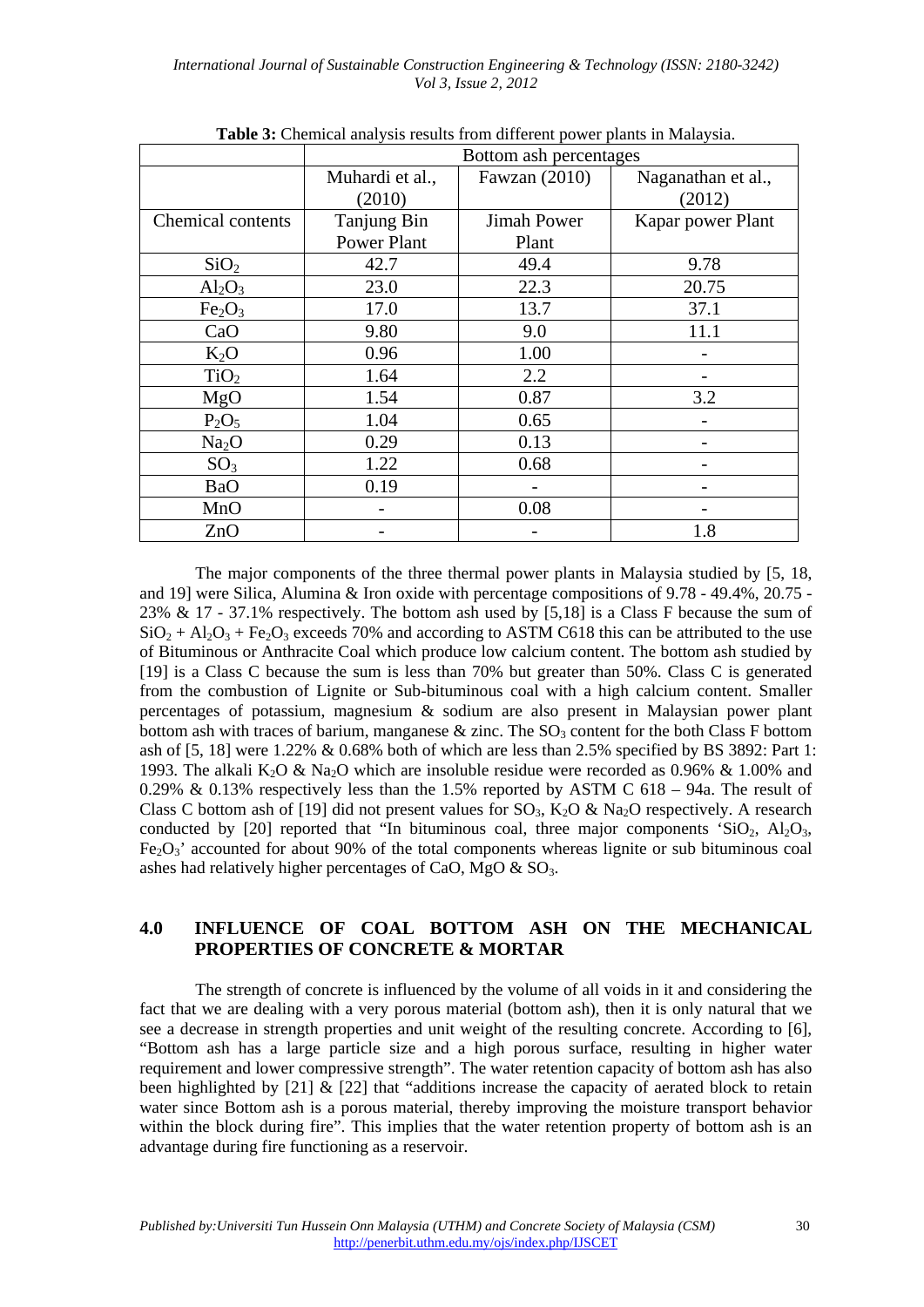## **4.1 SETTING TIME & CONSISTENCY**

Setting refers to the stiffening of the cement paste, a change from liquid to a rigid stage [9]. It is equally important to differentiate between setting and hardening which by definition refers to the gain of strength of a cement paste. A minimum time of 60 minutes is prescribed by ENV 197-1: 1992 for cements with strengths up to 42.5MPa and ASTM C 150-94 prescribes a minimum time for the initial set of 45 minutes using Vicat apparatus. The European Standards (EN 450-1, 2005) require the initial setting time of fly ash paste should be at most 120 minutes longer than that of the reference without ash.

Consistency on the other hand for any given cement, is the water content which will produce a paste of standard consistency [23].The test is also prescribed by EN 196-3: 1987. The water content of the standard paste is expressed as a percentage by mass of the dry cement, the usual range of values being in the range of 26-33%. According to [6], when they investigated the development of bottom ash as pozzolanic material by grinding the bottom ash to a smaller particle size, found that the normal consistency of the cement paste was 24.9% while that of the original and ground bottom ash was between 24.7%-25.3%. This is within the limit specified by EN 196-3: 1987.

Studies have identified that the addition of bottom ash to cement materials increases the initial and final setting time in relation to the reference mix [24]. This is due to the increase in quantity of water present in the mixes with bottom ash, resulting in the maintenance of a greater workability, consequently, increasing the time that the mix is in the fresh state. The use of original and ground bottom ash to replace Portland cement has being found to slightly retard the setting times of the paste as reported by [6]. They found that the setting times of cement paste were 112 & 180 minutes for the initial and final setting times respectively. The original and ground bottom ash initial setting times were between 122 minutes and 135 minutes while the final setting times were between 195 minutes and 210 minutes. They attributed the delay in the setting times to the replacement of bottom ash with cement which reduce the quantity of  $C_3S$  in the paste.

In [21], it was reported that the setting time of blocks made completely with and without recycled material. The initial and final setting times of the block without bottom ash and fly ash were 47 minutes & 291 minutes respectively while that of blocks with recycle material completely was 152 minutes and 1502 minutes for initial & final setting times respectively. The result showed that the initial setting time was longer by 105 minutes and therefore the limit of EN 450-1, 2005 is not exceeded.

In [25], it has been reported on the effects of natural Pozzolan on properties of cement mortars that "Setting properties of cement matrix were affected by natural Pozzolan ratio substituted for cement. Experimental results show a proportional delay in the initial set time, depending on the natural Pozzolan addition ratio". This implies that natural Pozzolan decrease rate of hydration by decreasing heat of hydration.

## **4.2 WORKABILITY & FLOW OF BOTTOM ASH**

According to [9], defining workability as "ease of placement and the resistance to segregation" is too loose a description of this vital property of concrete. Workability should be defined as a physical property of concrete without reference to the circumstances of a particular type of construction. The most important factor affecting workability is the water content of the mix, if the water content and other factors are fixed, workability is governed by the maximum size of the aggregate, its grading, shape and texture.

Coal bottom ash has been reported to have a porous texture and angular shape, therefore it will require a considerable amount of water to produce a workable mix and bearing in mind that strength of concrete depends on the water-cement ratio, the higher the w/c ratio the lower the strength of the concrete. Its angular structure has been one of the factors that is restricting it application as reported by [26 - 27] "recycling of bottom ash in construction is restricted for the following reasons; the ash has angular structural characteristics, contains unburned carbon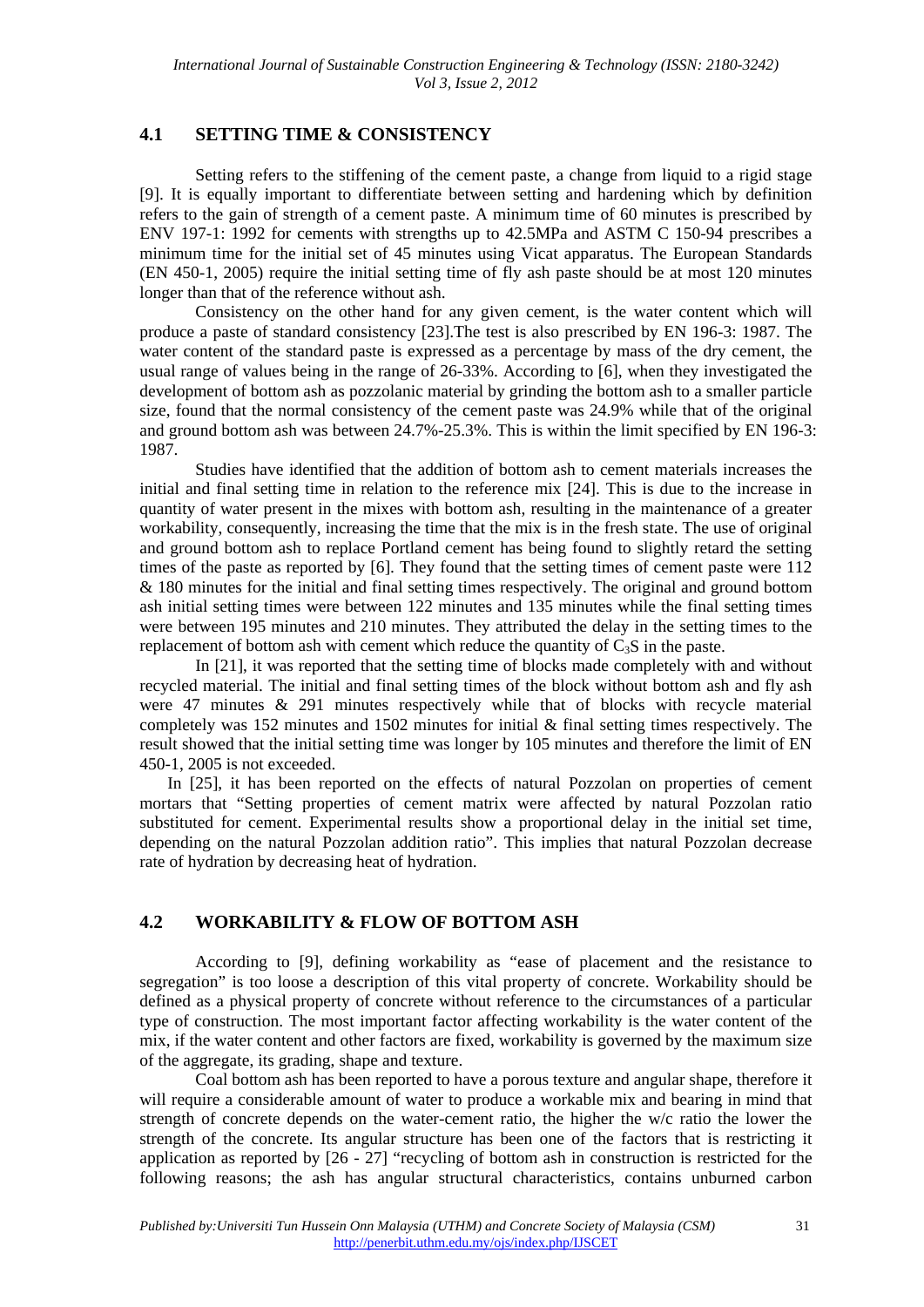particles". In [28], they also concur that "A close examination of bottom ash reveals that it has a rough surface texture and is comprised of angular and porous particles. The irregular and angular shape and very porous surface necessitated the use of a higher water content to achieve the degree of lubrication needed for a workable mix"

With respect to mortar, the same observation was made that the flow of mortar decreased when bottom ash is used as fine aggregates. The flow of fresh mortar and workability of concrete are mainly related to size and shape of aggregate particles. The demand for the additional water is increased due to fine particle sizes, amounts and the internal water content of the bottom ash that is stored in the pores structures. Adequate considerations should be given to aspect of water demand in the mix design of bottom ash concrete

## **4.3 INFLUENCE OF STRENGTH AND BULK DENSITY ON CONCRETE & MORTAR**

The mechanical strength of hardened cement is the property of the material that is perhaps most obviously required for structural use [9]. The strength of mortar or concrete depends on the cohesion of the cement paste, on its adhesion to the aggregate particles, and to a certain extent on the strength of the aggregate itself. In this section, the strength of concrete and mortar samples made with different percentages of coal bottom ash will be discussed.

According to [29], large size (greater than 6mm) bottom ash can be used as coarse aggregate and small size can be used as fine aggregate. Also, [30] showed that it is possible to manufacture lightweight concrete (LWC) with Saturated Surface Dry (SSD) in the range of 1560- 1960kg/m<sup>3</sup> and a 28 day compressive strength in the range of 20-40 N/mm<sup>2</sup>. The test was conducted in two series M (design strength of 20 N/mm<sup>2</sup>) and H (design strength of 40 N/mm<sup>2</sup>). For series H, compressive strength decreased at all ages, but for M, the decrease was only observed at 3 day strength. There was an increase in strength at  $7 \& 28$  days when natural sand and coarse aggregates were replaced (see figure below).



(a) Series M **Figure 4:** Compressive strength for M & H series Source: Bai, Ibrahim & Basheer, 2010

M1, H1 – Control

M2, H2 – 100% OPC + 100% FBA + 100% LG

M3, H3 – 70% OPC + 100% FBA + 100% LG

They also observed that the density of hardened concrete at SSD condition measured at 28 days indicated a significant reduction in the density of the hardened concrete for both series. When they further replaced 30% of OPC with fly ash, the density of the resulting concrete was further decreased, this they attributed to the low density of fly ash compared to that of OPC.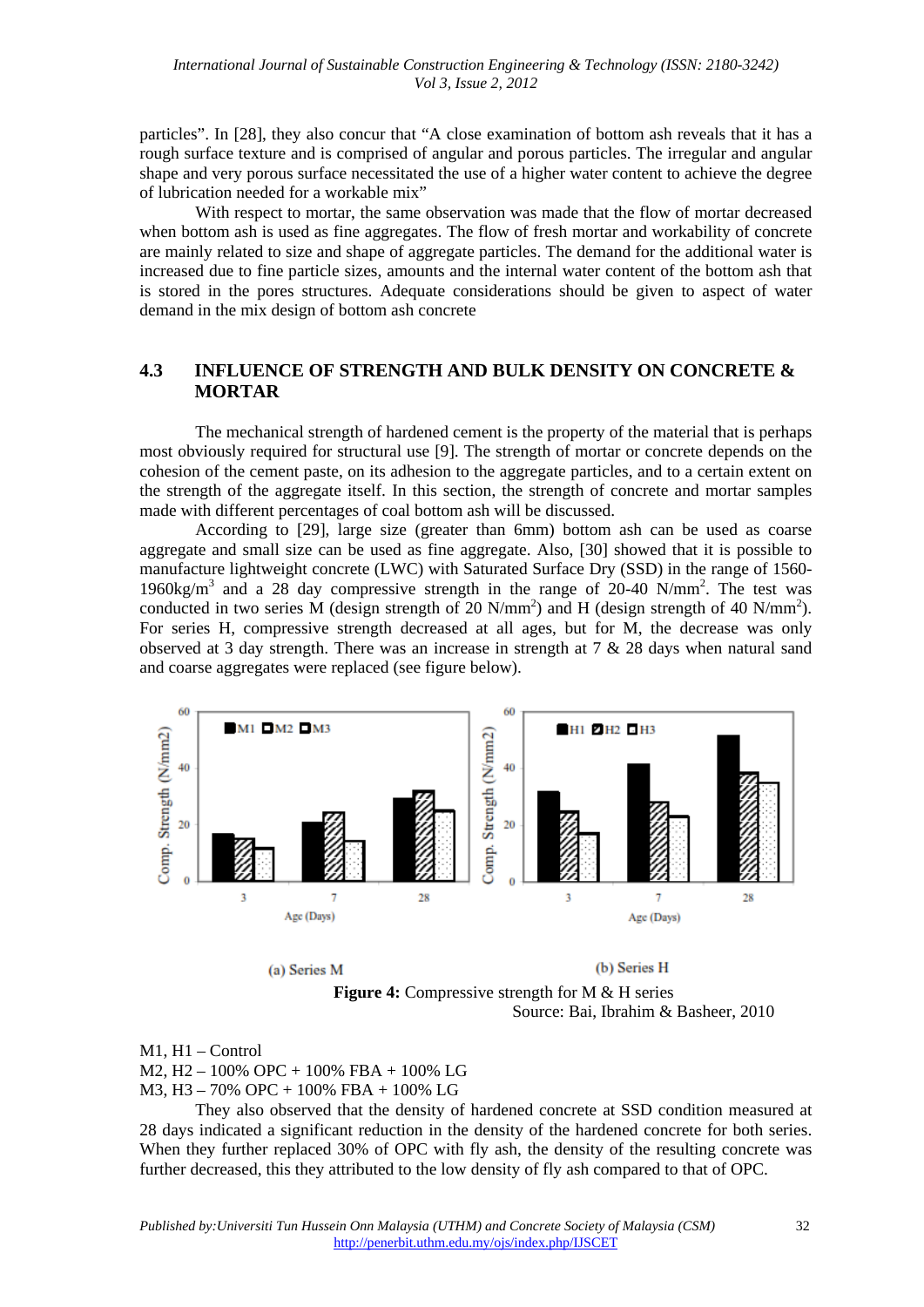| M1                                                                                             | M2                      | M7<br><b>IVLJ</b> | . . | т тл<br>−<br>┸┸┷ | ТТЛ<br>ᅭ |
|------------------------------------------------------------------------------------------------|-------------------------|-------------------|-----|------------------|----------|
| 1977                                                                                           | $\tau \wedge \tau$<br>ت | 550<br>1 J J J    | 247 | 052              | 1819     |
| $R_{\text{current}}$ , $D_{\text{el}}$ ; Ihaskins, $\theta$ , $D_{\text{cell}}$ , $\theta(10)$ |                         |                   |     |                  |          |

**Table 4:** Density of hardened concrete at 28 days (SSD)

Source: Bai, Ibrahim & Basheer, 2010)

As Observed in [28], the strength development for bottom ash concretes follows the pattern of strength gain of the control concrete. However, as they noted, the gain was initially slower than that of the control sample; "....at the end of 60 days curing, an additional gain of 7% was recorded and after 90 day curing, a 13.7% increase in strength over that at 28day was observed". Also, [31] observed that the range of compressive strength of bottom ash mixture was between 4.2-12.5MPa compared to 15.9MPa of the control mix at the age of 3 days for CRT3 and 16.1-21.2MPa for CRT4. When the curing period was extended to 28 days CRT3 recorded 8.6- 23.2MPa and control of 28.4MPa while CRT4 26.1-32.6MPa. At the age of 90 days, CRT3 was in the range of 12.5-25.7MPa with the control at 32MPa and CRT4 32.1-38.4MPa.

| <b>Concrete</b> | <b>Fresh density</b><br>$(kg/m^3)$ | <b>Compressive strength (MPa)</b> |         |         |
|-----------------|------------------------------------|-----------------------------------|---------|---------|
|                 |                                    | 3 days                            | 28 days | 90 days |
| $0\%$ CRT       | 2238                               | 15.9                              | 28.4    | 32.0    |
| 25% CRT3        | 2177                               | 12.5                              | 23.2    | 25.7    |
| 50% CRT3        | 2090                               | 9.9                               | 18.0    | 23.0    |
| 75% CRT3        | 1964                               | 6.3                               | 11.5    | 14.9    |
| 100% CRT3       | 1869                               | 4.2                               | 8.6     | 12.5    |
| 25% CRT4        | 2220                               | 19.5                              | 27.2    | 32.1    |
| 50% CRT4        | 2138                               | 17.0                              | 28.5    | 35.9    |
| 75% CRT4        | 2109                               | 16.1                              | 26.1    | 32.7    |
| 100% CRT4       | 2040                               | 21.2                              | 32.6    | 38.4    |

**Table 5:** Results of compressive strength & density at different ages of bottom ash

Source: Andrade et al., 2008

The work of [21] showed that the result of flexural strength for blocks with percentage replacements of bottom ash follows the same trend as that of the compressive strength. The bottom ash was replaced with fine aggregate in percentage replacements of 20 % & 30% respectively. The control block had a flexural strength of 4.4 MPa, while the bottom ash blocks had 3.3MPa & 3.1MPa respectively for 20 & 30 percent replacement levels, which is consistent with the result of the compressive strength where the control block had a strength that is twice that of the 20% bottom ash block. In general, the higher the bottom ash percentage in the block resulted in lower compressive and flexural strength developed as well as the density of the resulting blocks.

**Table 6:** Variation of density, compressive & flexural strengths of bottom ash blocks

| Mixture                  | Density $(kg/m^3)$ | Rc(MPa) | Rf(MPa) |
|--------------------------|--------------------|---------|---------|
| H <sub>0</sub> (control) | 2090               | າາ າ    | 4.4     |
| $H-BA20$                 | 1740               | .1.6    | 22      |
| $H-BA30$                 | 1660               |         | J.I     |

Source: Arenas et al., 2011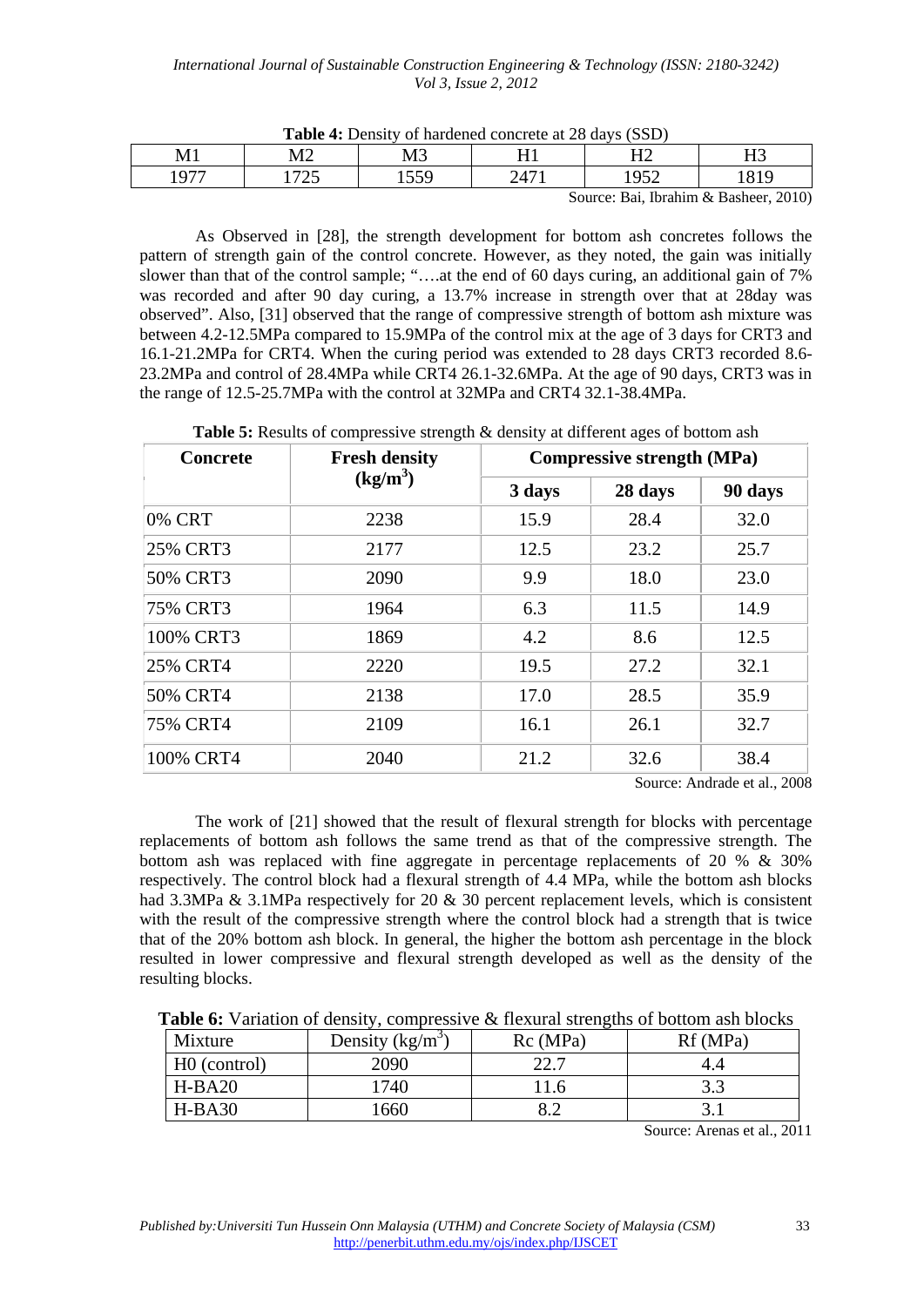#### *International Journal of Sustainable Construction Engineering & Technology (ISSN: 2180-3242) Vol 3, Issue 2, 2012*

In terms of the splitting tensile strength of concrete, [28] observed that no reduction in splitting tensile strength as compared to that of the equivalent conventional specimens as long as minimum cement content of  $365\text{kg/m}^3$  is utilized. The inclusion of bottom ash had more influence on tensile strength than compressive resistance. This observation is in agreement with the original hypothesis of conventional concrete that states the use of alternate materials affects tensile strength differently than compressive strength.



**Figure 5:** Splitting – tensile strength of concrete containing  $600\frac{lb}{yd}$  (365kg/m<sup>3</sup>) cement Source: Ghafoori & Bucholc, 1996

According to [28], they opined that "In as much as the bottom ash concrete displayed an identical, and in some cases superior, splitting-tensile strength compared to the control mixes, the use of a water-reducing admixture was not necessary for the improvement of the splitting-tensile strength of the bottom ash concrete." Their work consisted of the use of a water reducing admixtures in an attempt to reduce the water – cement ratio.

The strength of mortar composed of coal bottom ash has been found to be affected by a number of factors such as, curing period & the percentage composition. The amount of water has an influence on the strength properties of mortar and concrete. It was reported in [19] that "strength is mainly dependent on the mixing ratio and the water contained" when they investigated the development of brick using thermal power plant bottom ash  $\&$  fly ash. If excessive water is used, then the strength will decrease [32]. They observed that the more cement used, resulted in high compressive strength, the strength was highest for a mix with water-cement (w/c) content of 412.0/208 and lowest for 386.7/79.4 which had the lowest cement used. The strength of bricks developed at 28 days ranged from 4.3MPa to 10.96MPa. According to [33], "the minimum strength for class 1 brick is 6.9MPa", therefore the bricks developed by [19] is comparable to that of normal clay bricks. They also noted that the density varied from 1500- 1650kg/m<sup>3</sup>, the relationship between fresh density and water-powder ratio (w/p) indicated that increasing the w/p ratio increases the density of the mix.

## **5.0 ADVANTAGES OF USING COAL BOTTOM ASH**

The use of coal combustion by-products in construction has been shown to provide alternative solutions to the problems of global warming and the depletion of greenhouse gases as well as providing a sustainable future in the use of green and recycled products. The following are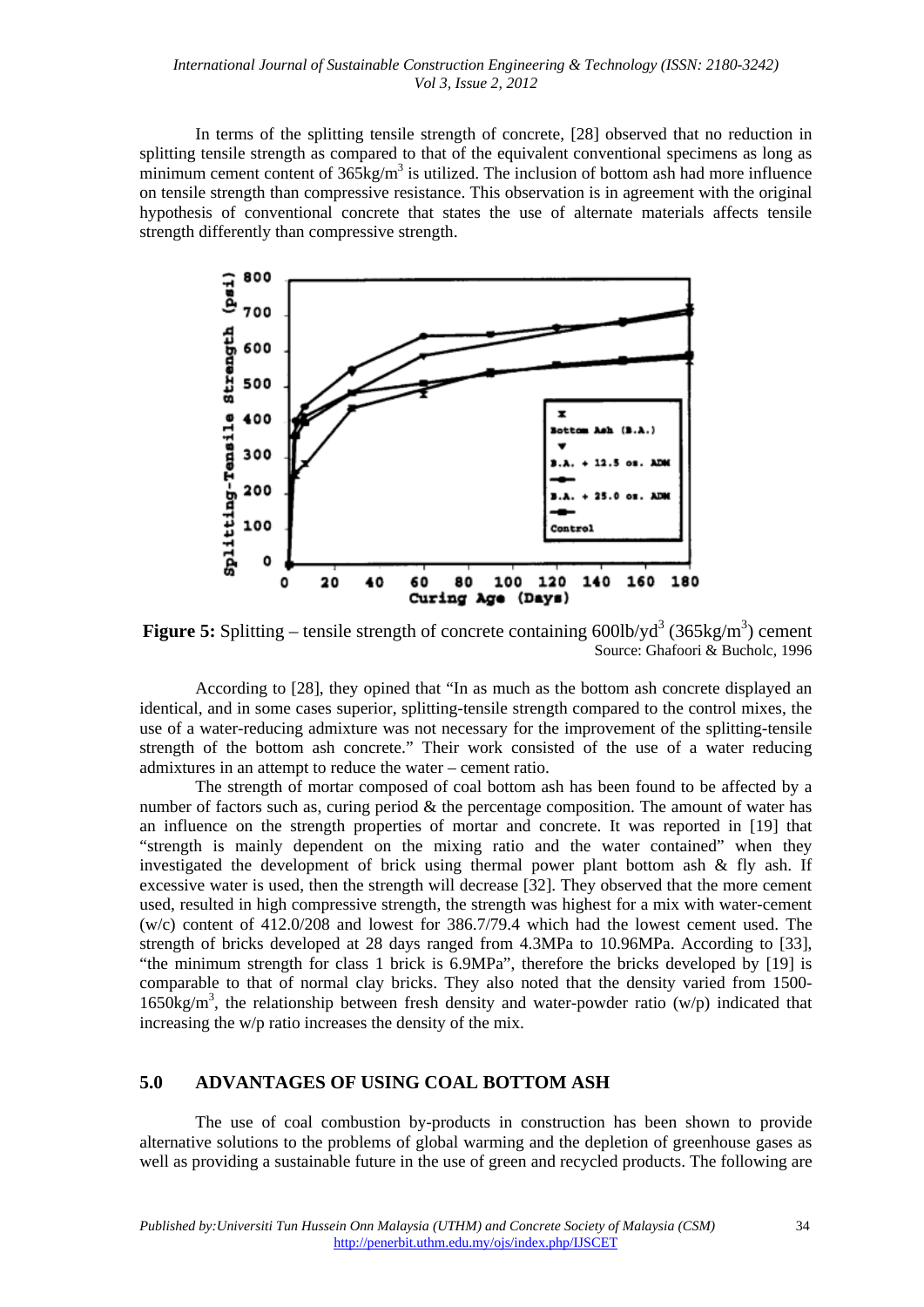some of the benefits that would be derived from the sustained use of coal bottom ash in construction when proper and established standards have been set.

- 1. It is possible to produce lightweight concrete with a density in the range of 1560- 1960 kg/m<sup>3</sup> and a 28 day compressive strength in the range of 20-40 N/mm<sup>2</sup> [30]. Though, the strength development is slow at the beginning but with extended curing days, maximum strength can be achieved.
- 2. Bottom ash may be used as a partial replacement of natural aggregates, with finer bottom ash used as sand. The percentage of bottom ash that can be used in a mixture composition depends upon its quality and required strength of the product [34].
- 3. Inclusion of bottom ash has a more pronounced influence on tensile resistance than on compressive strength, reduction of splitting tensile strength is hardly noticed, as long as a minimum cement content of  $365 \text{ kg/m}^3$  is utilized [28].
- 4. Drying shrinkage decreased with an increase in bottom ash content. Concrete made from bottom ash exhibits a reduced drying shrinkage in comparison with that of the control samples [28].
- 5. Due to increased demand for mixing water, bottom ash mixture displayed a much higher degree of bleeding than the control concrete [28].
- 6. High fire resistance: for protection against fire, those materials that retain large quantity of water are more desirable, since when they are exposed to a fire, part of this water evaporates and is transported from the fire exposed surface to the interior of the material, where the water cools and condenses again [35].
- 7. Fly and bottom ashes increase the fire resistance of blocks, and are principally due to the wide evaporation plateau that those ashes incur as a result of increase water intake of the porous aggregates [21]

## **6.0 DISADVANTAGES OF USING COAL BOTTOM ASH**

The use of coal bottom ash in concrete and mortar production has enormous advantages and potentials in the long run, but there are some shortcomings that have to be overcome.

- 1. The early strength development of coal bottom ash has been shown to be very slow at the beginning, but as the curing period is extended beyond 28days, a dramatic increase in strength is noticed [6].
- 2. Bottom ash mixtures display a lower modulus of elasticity than the control mixes. The empirical relationship between static modulus of elasticity, unit weight and compressive strength is slightly lower than that suggested by the American Concrete Institute (a=31.2) [28].
- 3. Due to high water absorption rate, angular shape and very porous surface of the bottom ash, higher water content is required to achieve the degree of lubrication needed for a workable mix. The increase water demand has a moderate effect on early-age characteristics of bottom ash concretes [28].
- 4. The inclusion of bottom ash has been shown to delay the setting time of the mixture with increase in percentage of bottom ash, the initial setting time is further delayed. This can be attributed to the reduction in the quantity of  $C_3S$  as a result of adding bottom ash and the amount of mixing water required to maintain a workable mix

#### **7.0 CONCLUSIONS AND FUTURE RESEARCH ON COAL BOTTOM ASH**

Ten years ago, statistics have shown that the coal consumption by thermal power plants in Malaysia was 11% of the total energy demand of Tenaga Nasional Berhad and it was estimated that by 2010, the energy demand and coal usage will jump to 40% out of which 15-20% of the byproduct is bottom ash which at the moment has no commercial application but only left to litter landfills unlike its companion fly ash. The use of coal bottom ash in construction will serve to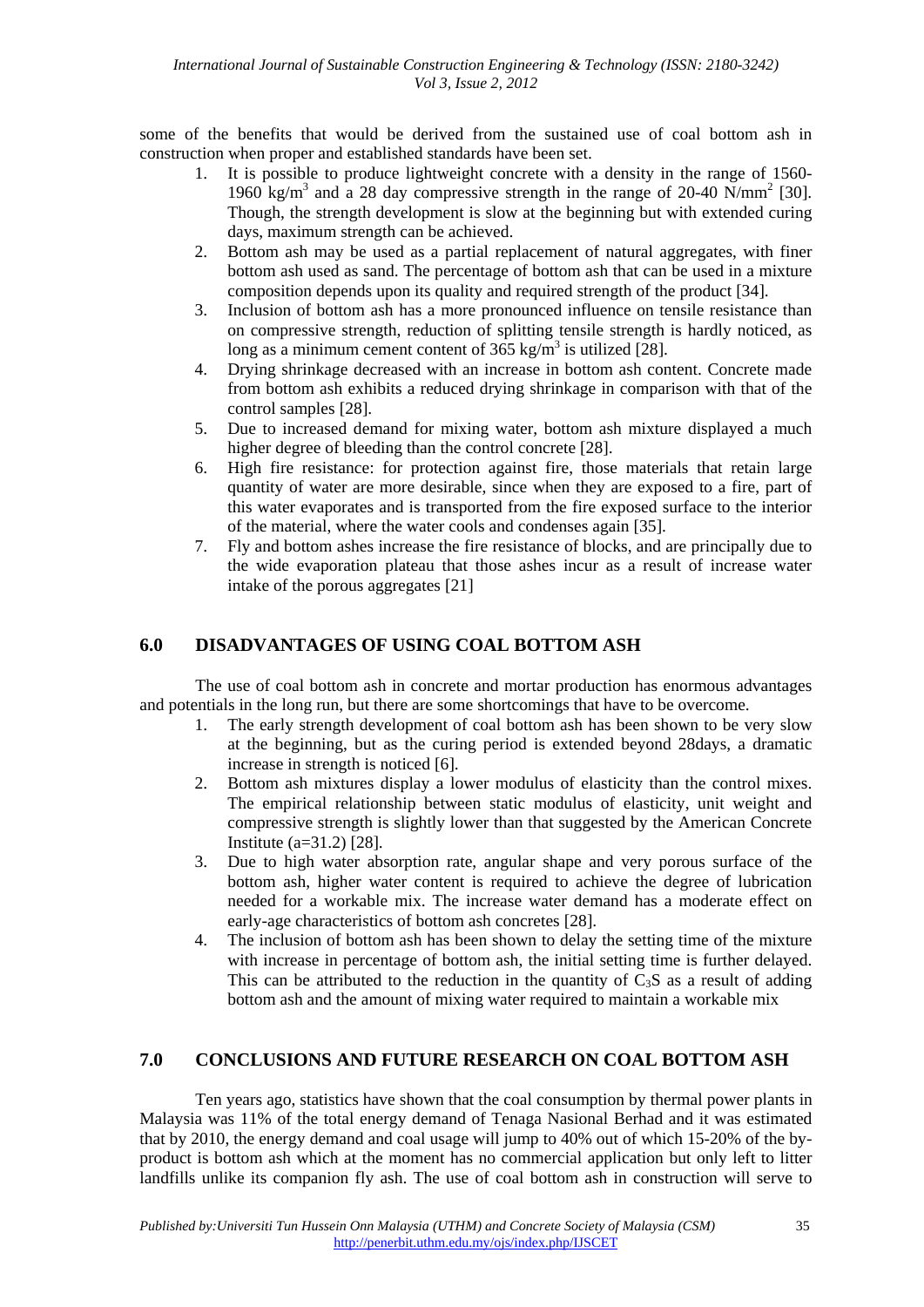reduce carbon dioxide emission as a result of cement-based processes; imbibing the culture of green building and technology by a sector that is a major contributor of emissions and reduction of landfills and landfill cost to the government.

Available literatures have shown that the application of coal bottom ash by partially or fully replacing sand in concrete or mortar production in percentage replacements of about 10-30 percent have shown remarkable improvement with a small reduction of strength which can be overcome with a longer curing duration due to the delay of pozzolanic reaction of bottom ash until later ages. Also, contrary to the popular opinion that bottom ash is an inert material, it has been shown that with appropriate percentage replacements, bottom ash can perform better than the reference samples at later ages of curing period due pozzolanic reaction after the initial stages which is relatively slow.

Future research on the use of coal bottom ash in construction should focus on the following:

- 1. An established set of standards that spells out guidelines on its usage and regulates it if need be.
- 2. Long-term study on the effect of durability and strength properties of concrete and mortar using coal bottom ash is required.
- 3. The influence of constituent materials on the water absorption [19].
- 4. Chloride transport and Corrosion effect of coal bottom ash concrete.

#### **REFERENCES**

[1] Elkem, P. F., (2010) "Sustainable construction for the future: high performance concrete with microsilica." Concrete Technology Today.

[2] Malaysia 2010, The Report. Oxford Business Group. www.oxfordbusinessgroup.com

[3] Mahmud, H. O. (2003) "Coal- Fired Plant in Malaysia". The  $15<sup>th</sup>$  JAPAC International Symposium. 19 September, 2003. Tokyo.

[4] Tsen, M. Z., (2008) "The properties of fly ash-based geopolymer mortar with potassium based alkaline reactor. Unpublished B.Eng Thesis, Curtain University of Technology.

[5] Muhardi, Marto, A., Kassim, K.A., Maktar, A.M., Lee, F.W. and Yap, S.L., (2010) "Engineering Characteristics of Tanjung Bin Coal Ash" Electronic Journal of Geotechnical Engineering. Vol. 15 pp. 1117-1129.

[6] Jaturapitakkul, C. and Cheerarot, R., (2003) "Development of bottom ash as pozzolanic Material". *J Mater Civ. Eng*, Vol.15 (1), pp. 48-53.

[7] Manz, O.E., (1997) "Worldwide production of coal ash and utilization in concrete and others Products" *Fuel*, Vol. **76 (**8), pp. 691–696.

[8] Muhammad, M.S., (2010) "Strength characteristics of Compacted Residual Soil-Bottom Ash mixture" Unpublished B.Eng. Thesis. Universiti Teknologi Malaysia.

[9]Neville, A.M., (1995) "Properties of Concrete" Pearson education limited.

[10] Syahrul, M.H., Muftah, F. & Muda, Z., (2010) "The properties of special concrete using washed bottom ash (WBA) as partial replacement." International Journal of Sustainable Construction Engineering & Technology. Vol. 1, No. 2 pp. 65-76.

[11] Moulton & Lyle (1973) "Bottom Ash and Boiler Slag" International Ash utilization symposium. US Bureau of Mines, Information circular No. 8640, Washington DC.

[12] Abdul Talib, N.R., (2010) "Engineering characteristics of Bottom ash from power plants in Malaysia". Unpublished B.Eng. Thesis. UTM.

[13] Lovell, C.W., Huang, W.H. and Lovell, J.E., (1991) "Bottom ash as highway material" Presented at the 70<sup>th</sup> Annual Meeting of the Transportation Research Board, Washington, D.C.

[14] Kim, B.J., Yoon, S.M. and Balunaini, U., (2006) "Determination of ash mixture properties and Construction of test embankment-Part A" Journal of Transportation Research Program, Final Report, FHWA/IN/JTRP-2006/24. Purdue University, W. Lafayette, Indiana.

[15] Robert, F.K. and Kenneth, S.S. (1993) "Trace elements in coal and coal combustion residues" Lewis Publishers.